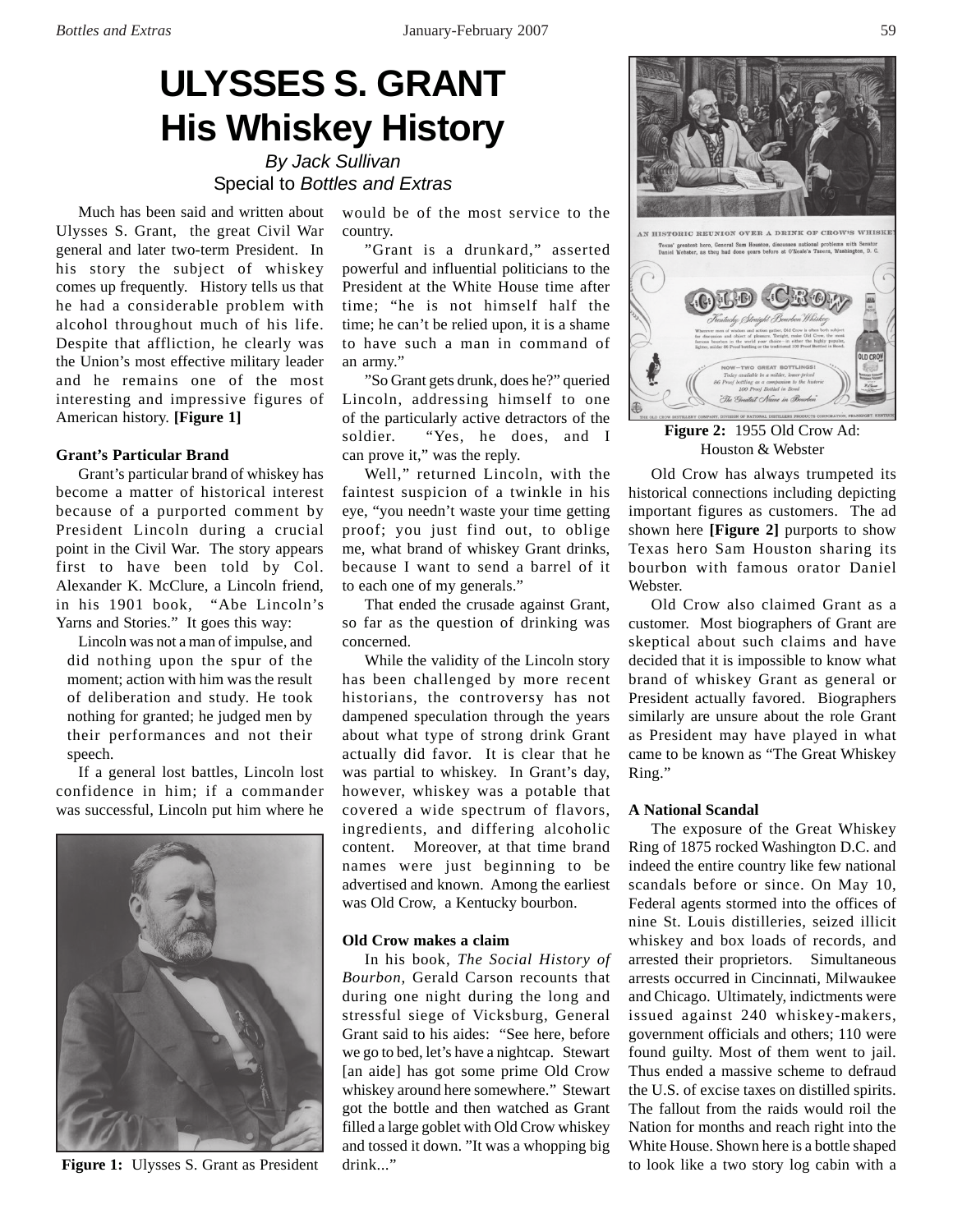

**Figure 3 (L):** Old Cabin Bitters Bottle Figure 4 (R): Kelly's "Proprietary" Revenue Stamp

peaked roof. It is a Kelly's Old Cabin Bitters **[Figure 3]**. Examples have sold to bottle collectors in recent months at prices approaching \$2,000. Kelly was James B. Kelly of New York, a whiskey man, who is shown on a self-produced "proprietary" revenue stamp **[Figure 4]**. This is an ironic touch since it was an attempt to evade federal revenues on alcohol that lay at the heart of the Great Whiskey Ring.

Kelly also had a St. Louis address and a partnership there with a man named John H. Garnhart (sometimes spelled "Garnhard"). Garnhart began a wholesale liquor business in about 1854. He was a "rectifier" who took raw spirits, added other ingredients, and sold them as whiskey. Among the spirituous products he apparently concocted with Kelly's collaboration was Old Cabin Bitters. When the May 10 raid occurred, Garnhart was one of those arrested. His company disappeared forever from St. Louis city directories. For one year, Adler, Furst & Co. was listed in directories as "successor to J. H. Garnhart & Co.", then it too disappeared. My research has failed to determine the fate of Kelly but his Cabin Bitters brand vanished about the same time.

#### **General Babcock and "The Sylph"**

The "femme fatal" of the Great Whiskey Ring was a St. Louis woman of easy virtue named Louise "Lou" Hawkins, who ultimately would become known to millions of Americans simply as "The



**Figure 5:** General Orville Babcock

Sylph." This was the name given to her by one of the conspirators, General Orville E. Babcock **[Figure 5]**, who also happened to be a White House aide, personal secretary to President Grant.

A contemporary observer described Ms. Hawkins this way: "Her form was petit and yet withal, a plumpness and development which made her a being whose tempting luscious deliciousness was irresistible.... She was the essence of grace, distilled from the buds of perfection, and with a tongue on which the oil of vivacity and seduction never ceased running; she was indeed a sylph and a siren, whose presence was like the flavor of the poppy mixed with the perfumes of Araby." While she might not have lived up to this extravagant description, one of her few extant likenesses **[Figure 6]** indicates a certain appeal.

Certainly General Babcock found her enchanting. In St. Louis to collect a share of kickbacks from local whiskey men, he met her through a friend and the two almost immediately began an affair. Babcock's visits to St. Louis to pick up graft payments for himself and, some have alleged, the Republican Party, became more frequent. He may even have gathered a few bottles of contraband whiskey and given them to the President. Back in Washington, he repeatedly referred to "The Sylph" in messages to cronies that eventually became public through court records and titillated the Nation.

Because Babcock was a close colleague of Grant, the press and public began to ask: "What did the President know and when did he know it?" — the same questions that later would fuel speculation about Richard Nixon in the Watergate scandal.

### **President Grant Testifies**

Grant was in his second term as President when news broke about the Whiskey Ring. His Secretary of the Treasury, Benjamin H. Bristow **[Figure 7]** discovered that in St. Louis alone at least \$1.2 million in tax revenues annually were not accounted for. The total cost of the scam to the U.S. approached \$3 million a year at a time when fifty cents would buy a hefty meal. Knowing that the corruption involved Republic political appointees, Bristow discussed the investigation with Grant who told him to proceed with vigor without regard to party labels or government positions.

Grant's response likely occurred before he was aware of Babcock's involvement in the Great Whiskey Ring. Always loyal



**Figure 6:** Louise Hawkins,



aka "The Sylph" **Figure 7:** Secretary Benjamin Bristow